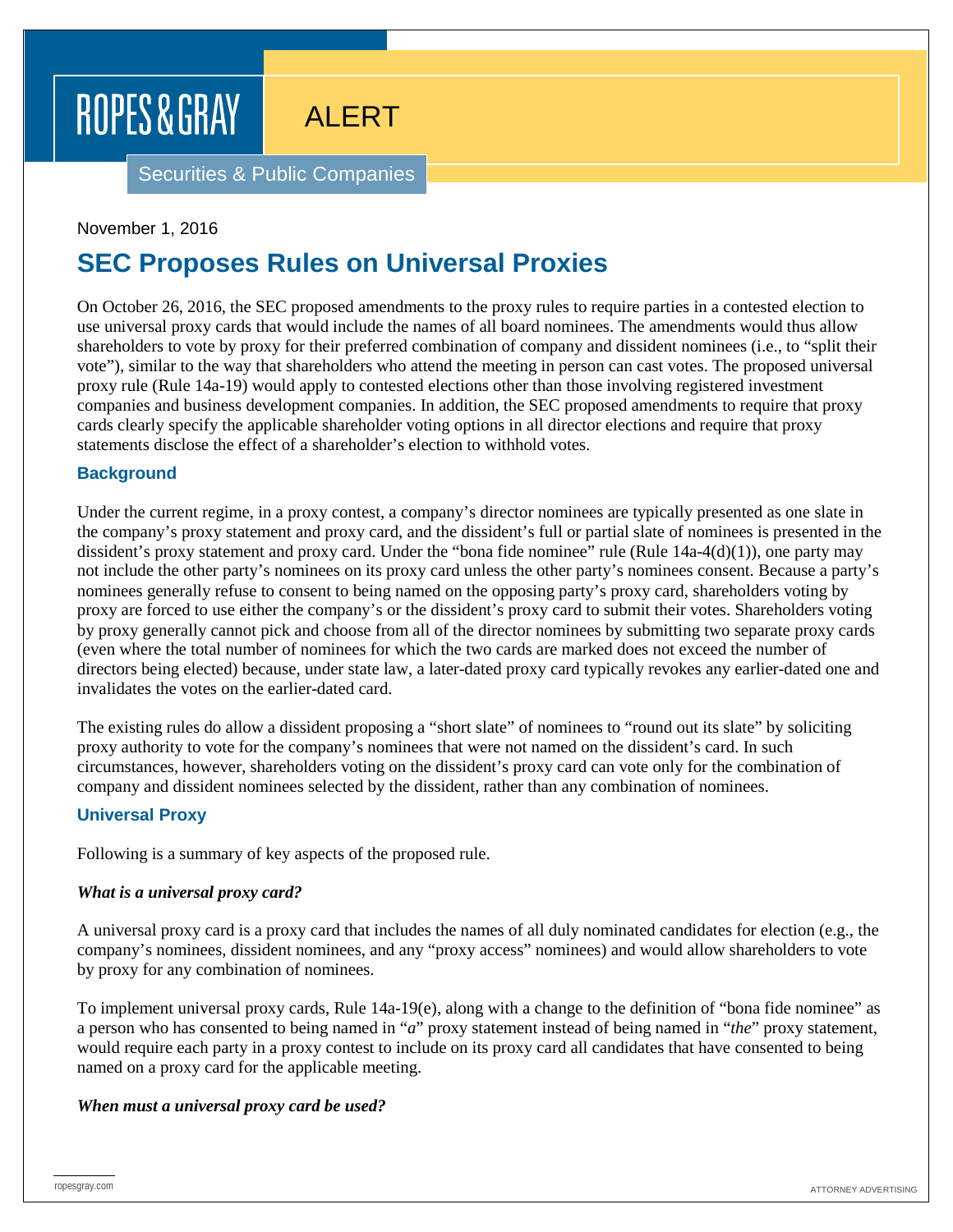Under the proposed rule, if adopted, universal proxy cards must be used in contested elections except for those involving registered investment companies and business development companies.

Note that the "short slate rule" (Rule 14a-4(d)) would be eliminated under the rule proposal since it would no longer be necessary under a mandatory universal proxy system.

### *What would the universal proxy card look like?*

ALERT | 2

As proposed, a universal proxy card would be required to:

- provide a means for shareholders to vote FOR the nominees set forth on the card;
- clearly distinguish between the company's nominees, dissident nominees, and any proxy access nominees;
- within each group of nominees, list the nominees in alphabetical order by last name;
- present all nominees in the same font type, style and size;
- prominently disclose the maximum number of nominees for which authority to vote can be granted; and
- prominently disclose the treatment and effect of over-votes and under-votes.

Where both parties have proposed a full slate of nominees, and there are no proxy access nominees, the proxy card may provide the ability to vote for all of one party's nominees as a group. No such "group voting" option would be permitted where proxy access nominees appear on the proxy card or where one party is proposing only a partial slate.

### *Must both sides use identical universal proxy cards?*

No, each soliciting party may use its own universal proxy card and design the card how it wishes, subject to the presentation and formatting requirements described above. Thus, for example, while each party's nominees must be clearly distinguished, the proposed rule does not prohibit the parties from listing their group of nominees first. As a result, the proposed rule will not eliminate the practice of dueling proxy cards in a contested election.

As is currently the case, the use of separate proxy cards would give each party control over the dissemination of its proxy card and insight into the preliminary results of the solicitation before the annual meeting. It would also avoid empowering only one party with discretionary authority over certain voting matters.

### *What are the eligibility requirements for a dissident to use universal proxy cards?*

The proposed rule imposes three main requirements on dissidents seeking to use universal proxy cards: (i) timely notice to the company, (ii) timely filing of a definitive proxy statement, and (iii) a minimum solicitation requirement.

• **Notice Requirement.** A dissident must notify the company of its intent to solicit proxies in support of its director nominees and the names of its nominees, (a) no later than 60 calendar days prior to the anniversary of the previous year's annual meeting date, or (b) if the company did not hold an annual meeting during the previous year or if the date of the meeting has changed by more than 30 calendar days from the previous year, then the later of 60 calendar days prior to the annual meeting date or the 10th calendar day following the date of company's public announcement of the annual meeting date. A dissident's obligation to comply with this notice requirement would be in addition to the dissident's obligation to comply with any applicable advance notice provision contained in a company's bylaws. The proposed rule would effectively preclude a dissident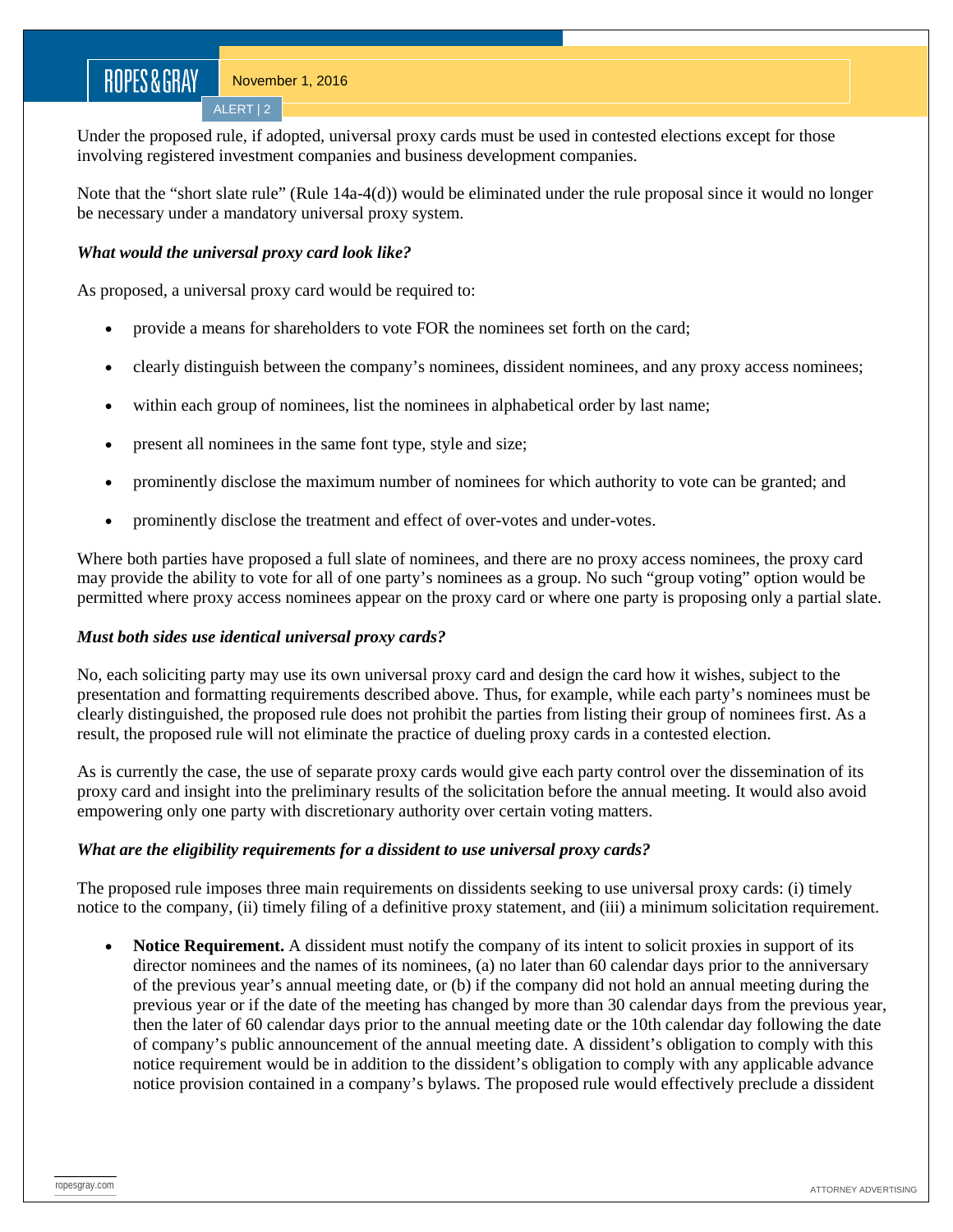from launching a proxy contest less than 60 days prior to a company's annual meeting, even if the company's bylaws did not require advance notice by that date.

- **Filing Requirement.** A dissident must file its definitive proxy statement with the SEC by the later of (a) 25 calendar days prior to the annual meeting date or (b) five calendar days after the company files its definitive proxy statement.
- **Solicitation Requirement.** A dissident must solicit the shareholders representing at least a majority of the voting power of shares entitled to vote on the election of directors. While a dissident must promptly notify the company of any change to its intent to comply with the minimum solicitation threshold, the proposed rule would not require the dissident to provide any evidence of its compliance with the minimum solicitation requirement.

### *What happens if a party that has already provided the required notice of its nominees to the opposing party later changes its nominees?*

Under the proposed rule, each soliciting party would be required to promptly notify the opposing party of any change with respect to the names of its director nominees. If there is a change in one party's nominees after the opposing party has disseminated a universal proxy card, the opposing party could elect, but would not be required, to disseminate a new universal proxy card reflecting the change in other party's nominees.

### *What if a dissident fails to comply with Rule 14a-19?*

Because a company may have disseminated its universal proxy card before becoming aware of a dissident's noncompliance with Rule 14a-19, the company would be required to include disclosure in its proxy statement advising shareholders how it intends to treat proxy authority granted in favor of dissident nominees in the event the dissident abandons its solicitation or fails to comply with the rule. In those instances, the company could elect to disseminate a new, non-universal proxy card including only the names of the company's nominees.

### *What are a company's other obligations under a universal proxy system?*

Under the rule proposal, Rule 14a-5(e) would be amended to require that companies disclose in their proxy statements the deadline by which a dissident must provide notice of intent to solicit proxies for its nominees at the next annual meeting.

If a company receives notice from a dissident of its intent to run a proxy contest, then the company would be required to notify the dissident of the names of the company nominees unless the names have already been provided in a preliminary or definitive proxy statement filed by the company. The company's notice must be provided to the dissident no later than 50 calendar days prior to the anniversary of the previous year's annual meeting date or, if the company did not hold an annual meeting during the previous year, or if the annual meeting date has changed by more than 30 calendar days from the previous year, then notice must be provided no later than 50 calendar days prior to the annual meeting date.

### *Will a company be required to include detailed information about a dissident's director nominees in the company's proxy statement?*

No, new Item 7(h) of Schedule 14A would require each soliciting party to refer shareholders to the other party's proxy statement for information about the other party's nominees (e.g., ages, business experience, and involvement in certain types of judicial and administrative proceedings) and explain that shareholders can access the other party's proxy statement for free on the SEC's website. In addition, Rule 14a-5(c) would be amended to permit parties to refer to information that would be furnished in a filing of the other party to satisfy their disclosure obligations.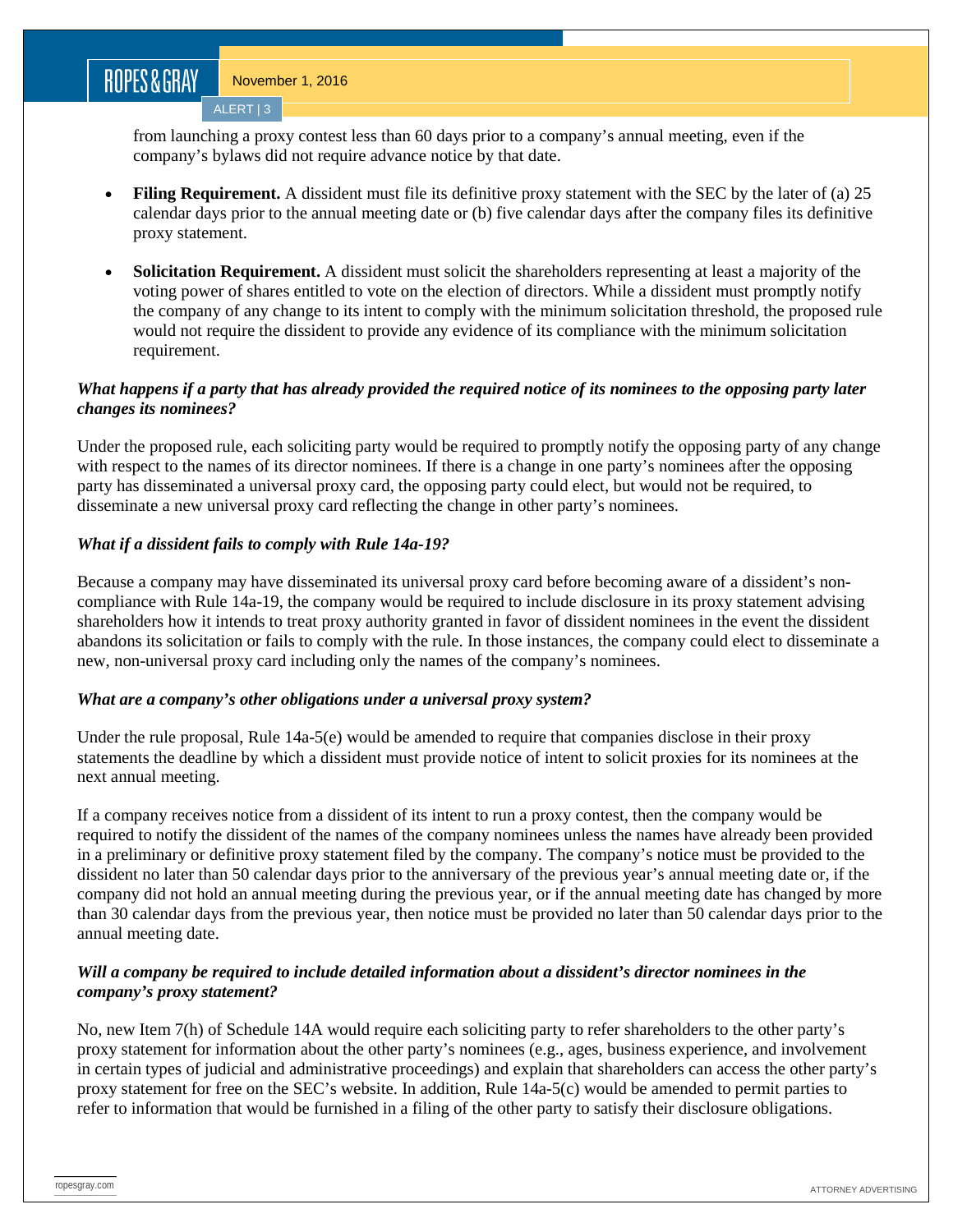Under a universal proxy system, while a company's universal proxy card would include the names of dissident nominees, the company's proxy statement can and likely would include disclosure arguing against a vote for the dissident nominees.

### *How does proxy access differ from a universal proxy system?*

The below chart briefly compares the proxy process under a "typical" proxy access bylaw provision and the SEC's proposed rule requiring universal proxy cards:

| <b>Provision/Feature</b>                                                                  | "Typical" Proxy Access Bylaw<br>$(3\sqrt{9}/3 \text{ Yrs}/2 \text{ or } 20\sqrt{9}/20)$                                                                                                                                                                                                                                                                                                                                            | <b>Universal Proxy</b><br>(under SEC rule proposal)                                                                                                                                                                                                                                                                                                                                                  |
|-------------------------------------------------------------------------------------------|------------------------------------------------------------------------------------------------------------------------------------------------------------------------------------------------------------------------------------------------------------------------------------------------------------------------------------------------------------------------------------------------------------------------------------|------------------------------------------------------------------------------------------------------------------------------------------------------------------------------------------------------------------------------------------------------------------------------------------------------------------------------------------------------------------------------------------------------|
| How would nominee $(s)$<br>appear on proxy card?                                          | Proxy access nominees would be<br>included on company's proxy card;<br>typically no additional presentation or<br>formatting requirements beyond what is<br>required under Rule 14a-4                                                                                                                                                                                                                                              | Dissident nominees would be included<br>on universal proxy card, subject to<br>certain presentation and formatting<br>requirements in addition to Rule 14a-4<br>requirements                                                                                                                                                                                                                         |
| <b>Would information</b><br>about nomines(s) appear<br>in a company's proxy<br>statement? | Yes                                                                                                                                                                                                                                                                                                                                                                                                                                | No, but a company must refer<br>shareholders to the dissident's proxy<br>statement for information about<br>dissident nominees; dissident must<br>produce and disseminate its own proxy<br>materials                                                                                                                                                                                                 |
| Who would primarily<br>bear the costs of<br>solicitation?                                 | Company (proxy access nominees<br>would be included in the company's<br>proxy materials)                                                                                                                                                                                                                                                                                                                                           | Both the company and the dissident<br>(dissident must solicit at least a<br>majority of the shareholders)                                                                                                                                                                                                                                                                                            |
| Any limitations on the<br>number of nominees?                                             | Yes, typically limited to 20% of the<br>board or at least two directors; ability<br>for proponent to obtain control of a<br>majority of a company's board would<br>be limited                                                                                                                                                                                                                                                      | No, a dissident may propose a full<br>slate; assuming annual election of all<br>directors, proponent would have the<br>ability to potentially obtain control of a<br>majority of a company's board                                                                                                                                                                                                   |
| By when must a<br>proponent notify the<br>company?                                        | Typically, 120-150 days before the<br>anniversary of the date that the<br>company issued its proxy statement for<br>the previous year's annual meeting or,<br>if the annual meeting date has changed<br>by more than 30 days earlier or more<br>than 60 days later than the anniversary<br>date of the annual meeting, then not<br>later than the $10th$ day following the<br>company's announcement of the annual<br>meeting date | No later than 60 days before the<br>anniversary of the previous year's<br>annual meeting date or, if the company<br>did not hold an annual meeting or if the<br>meeting date has changed by more than<br>30 days from the previous year, then by<br>the later of 60 days prior to the annual<br>meeting date or the $10th$ day following<br>the company's announcement of the<br>annual meeting date |